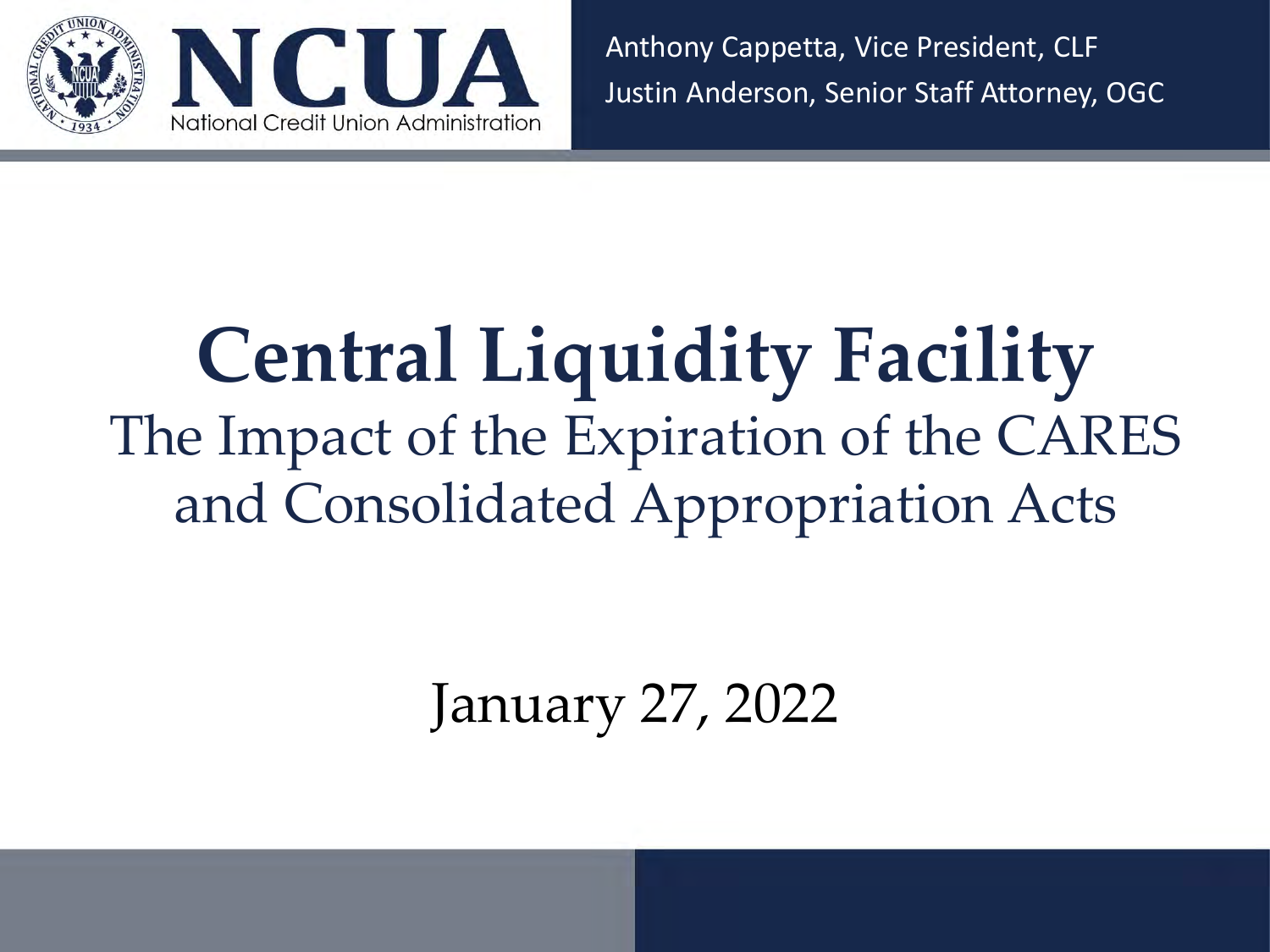# **The Central Liquidity Facility**

- The Central Liquidity Facility, or CLF, is an NCUA-operated, mixed-ownership U.S. government corporation.
	- Improves the general financial stability of the credit union industry by meeting the liquidity needs of individual credit unions.
	- Serves as a back-up source of liquidity for both federal and statechartered credit unions.
	- Authorized to make loans to the National Credit Union Share Insurance Fund (NCUSIF).
	- Funded exclusively through earnings on investments.
- The CLF plays an essential role in:
	- Providing a liquidity backstop during periods of financial crisis or uncertainty.
	- Assisting with the advancement of providing thrift and credit.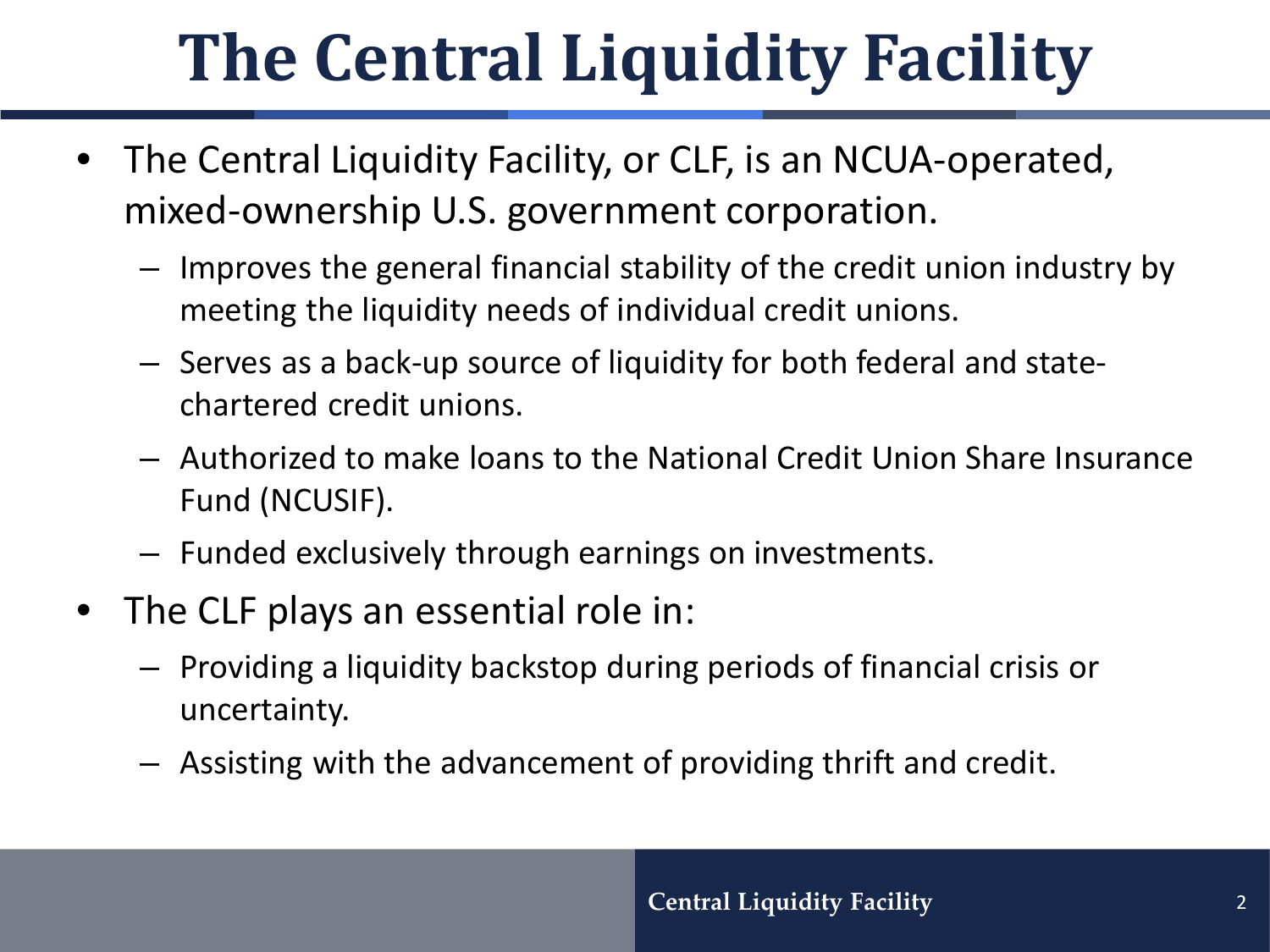## **CLF Membership**

Regular members of the facility



• Membership through Corporate Agents



#### **Central Liquidity Facility** 3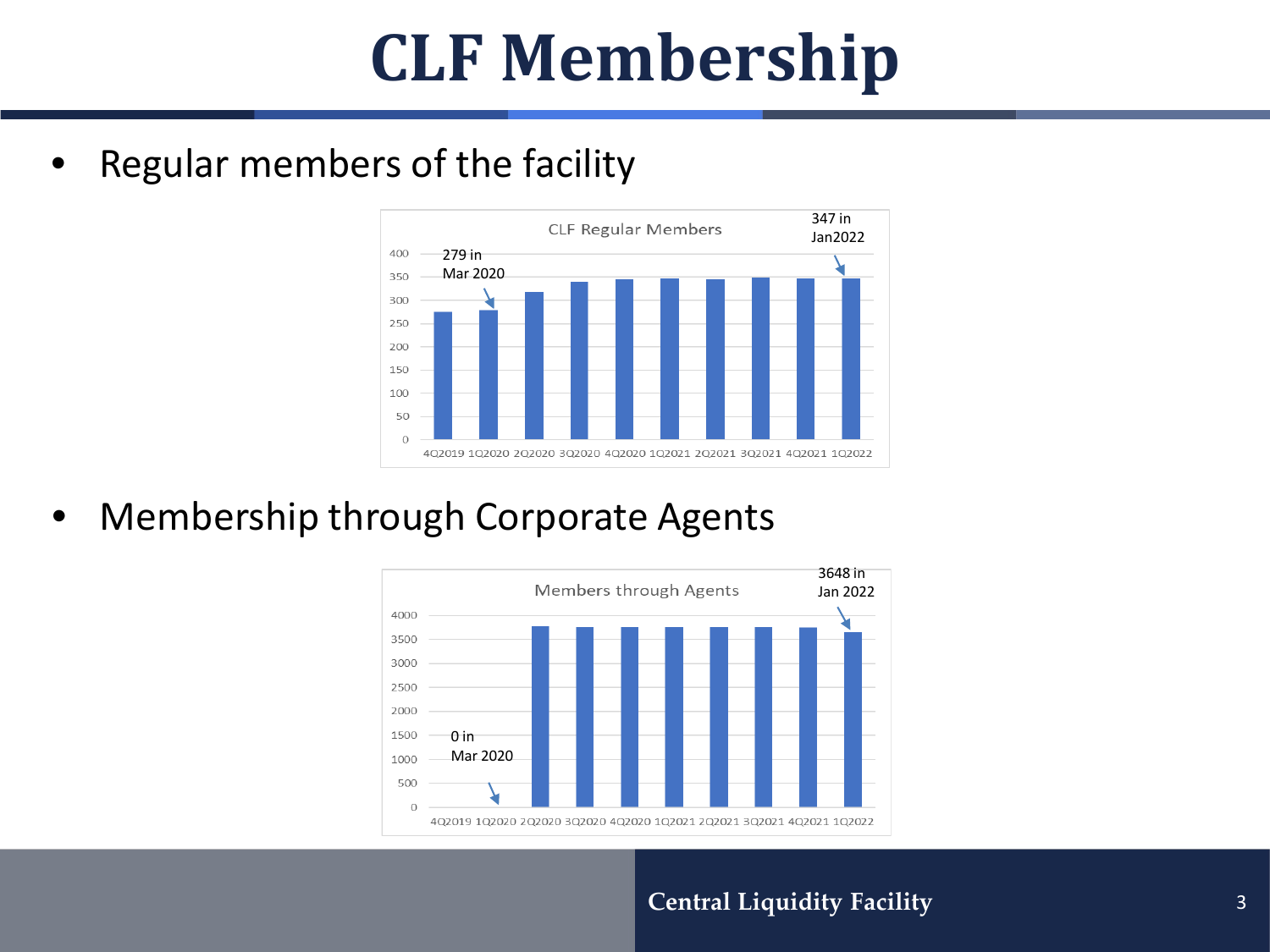## **CLF Sources of Funds**

- The CLF has several sources of funds that it can use to fund advances to its members. Limitations exist on the amount of funds available from each source.
	- The CLF Operating Account and advances from the Federal Financing Bank (FFB).
- The amount that can be borrowed from the FFB is a function of the CLF's subscribed capital stock and surplus

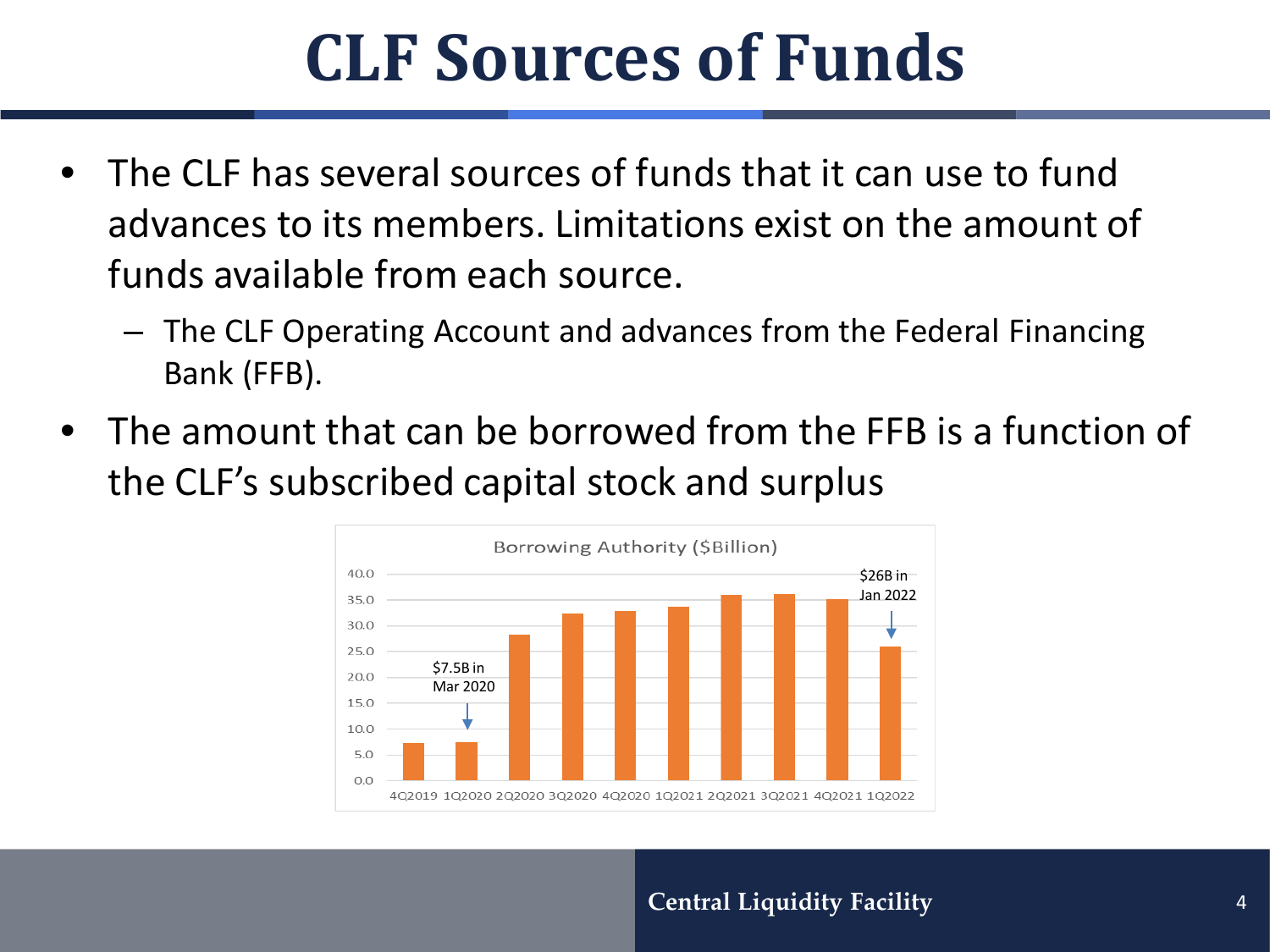## **Title III – FCU Act**

- The total amount of funds the CLF has the authority to borrow reverts to a maximum of 12x (from 16x) the subscribed capital stock and surplus of the Facility.
- The flexibility that permitted an Agent member to purchase capital stock for a subset of its membership expired.
- The definition of "liquidity needs" in the FCU Act again references those credit unions "primarily serving natural persons."
- The flexibility and discretion the NCUA Board had to approve advances for CLF members that had made a reasonable effort to first utilize a primary source of funding expired.
- Without action by congress to reinstate them, these valuable reforms are lost.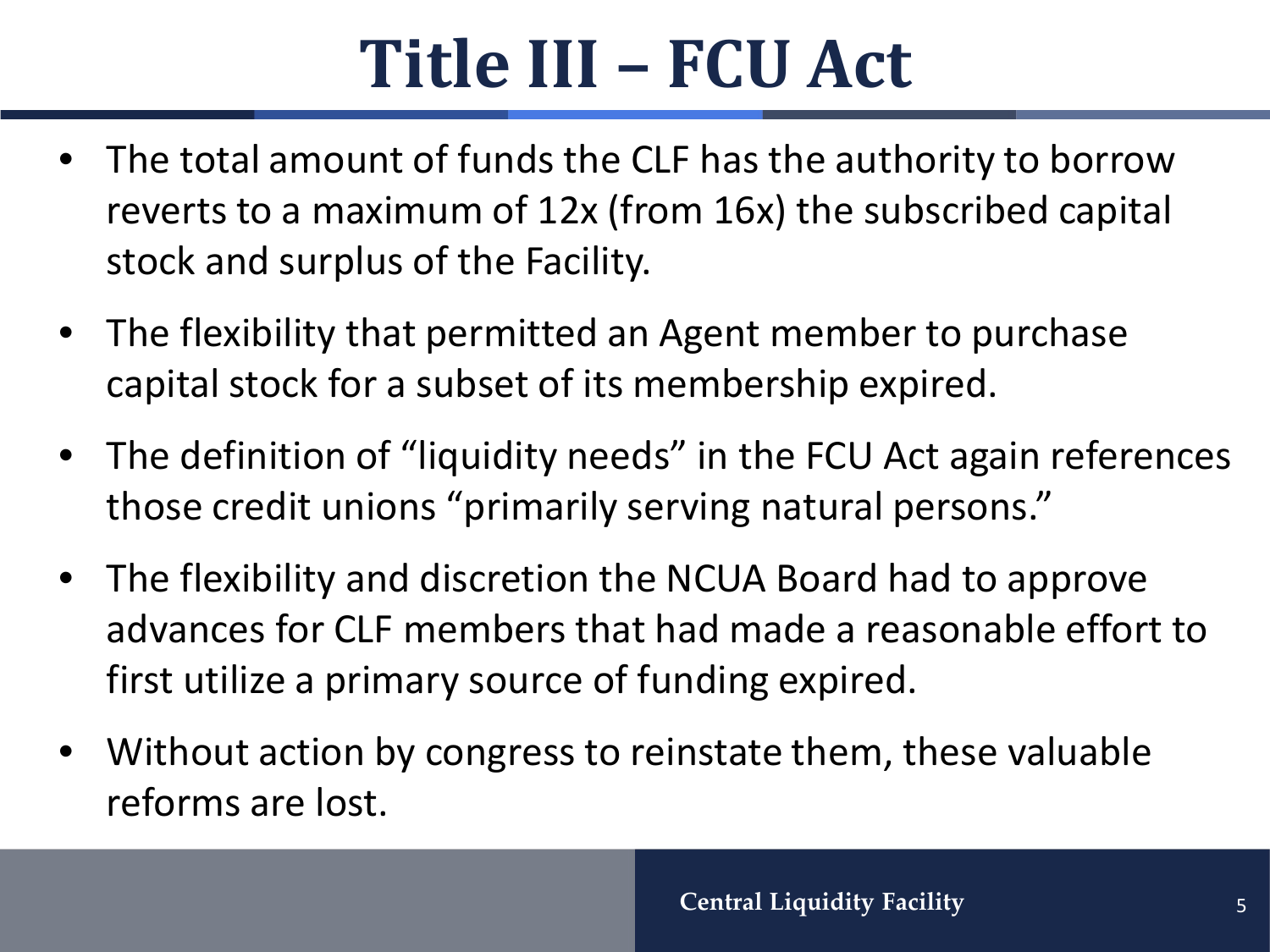## **Part 725 – The CLF Rule**

- The 6-month waiting period for a new member to receive a loan is permanently eliminated.
- The requirement for 6-month and 24-month notice periods for membership redemptions will be reinstated as of January 1, 2023, unless Congress acts to retain this provision.
- The regulatory provisions related to corporate credit unions purchasing capital stock are removed.
- The amount of collateral required to secure a CLF loan is permanently changed from a net book value of at least 110% of the loan, to a net book value at least equal to an amount as required by the CLF's collateral margins table posted on the NCUA's website.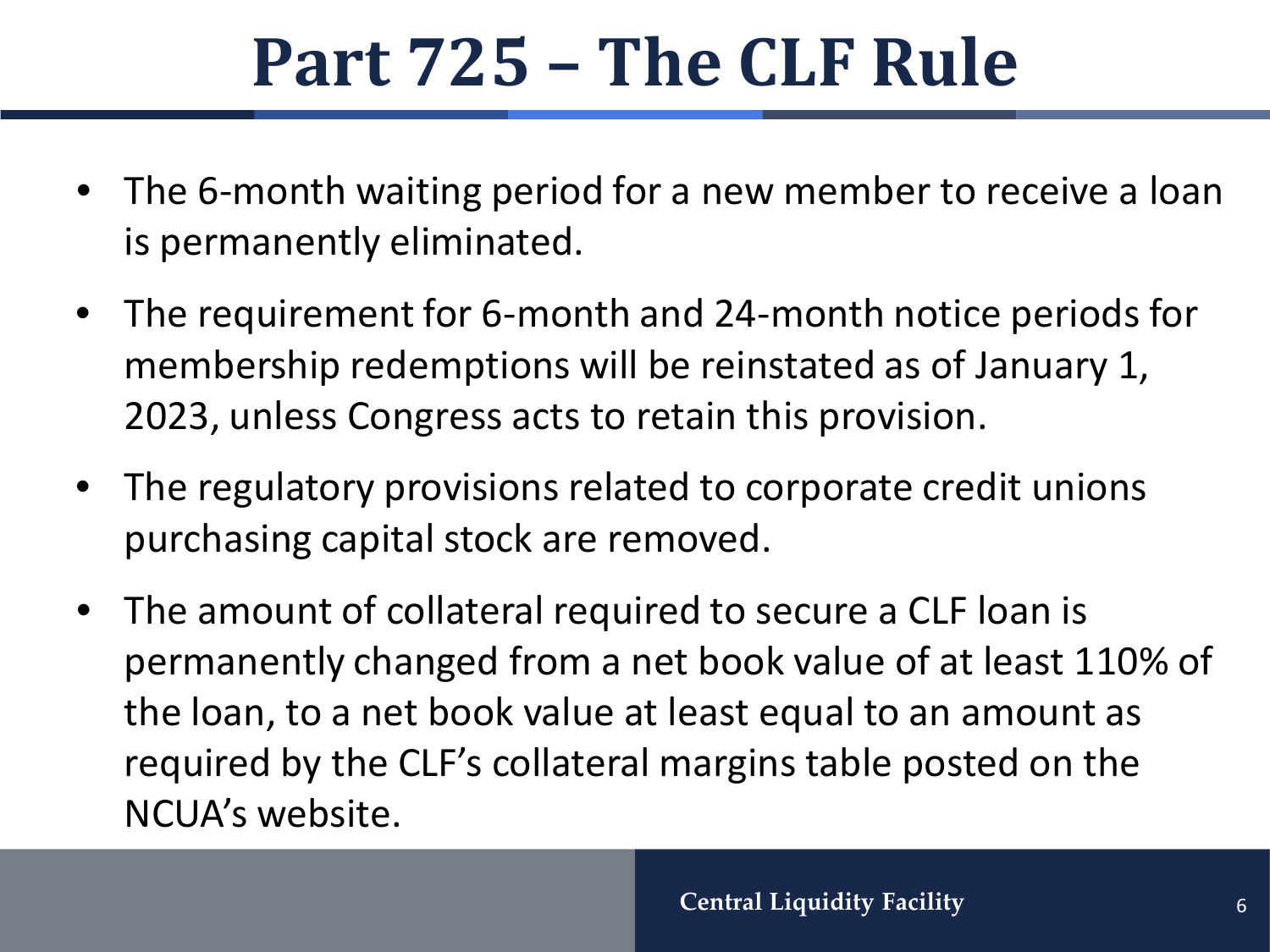## **Impact on CLF Members**

- Credit unions included in an Agent's group continue to have access to the CLF, so long as the Agent maintains its membership in the CLF. This authority will now end on December 31, 2022.
- If a credit union belongs to an Agent group that is dissolved, the credit union can still access advances from the CLF by becoming a regular member of the facility at any time.
- New members can borrow as soon as they complete new member documents and pay the required capital stock amount.
- Collateral requirements may allow for a greater amount of borrowing.
- Narrower loan authority is reinstated.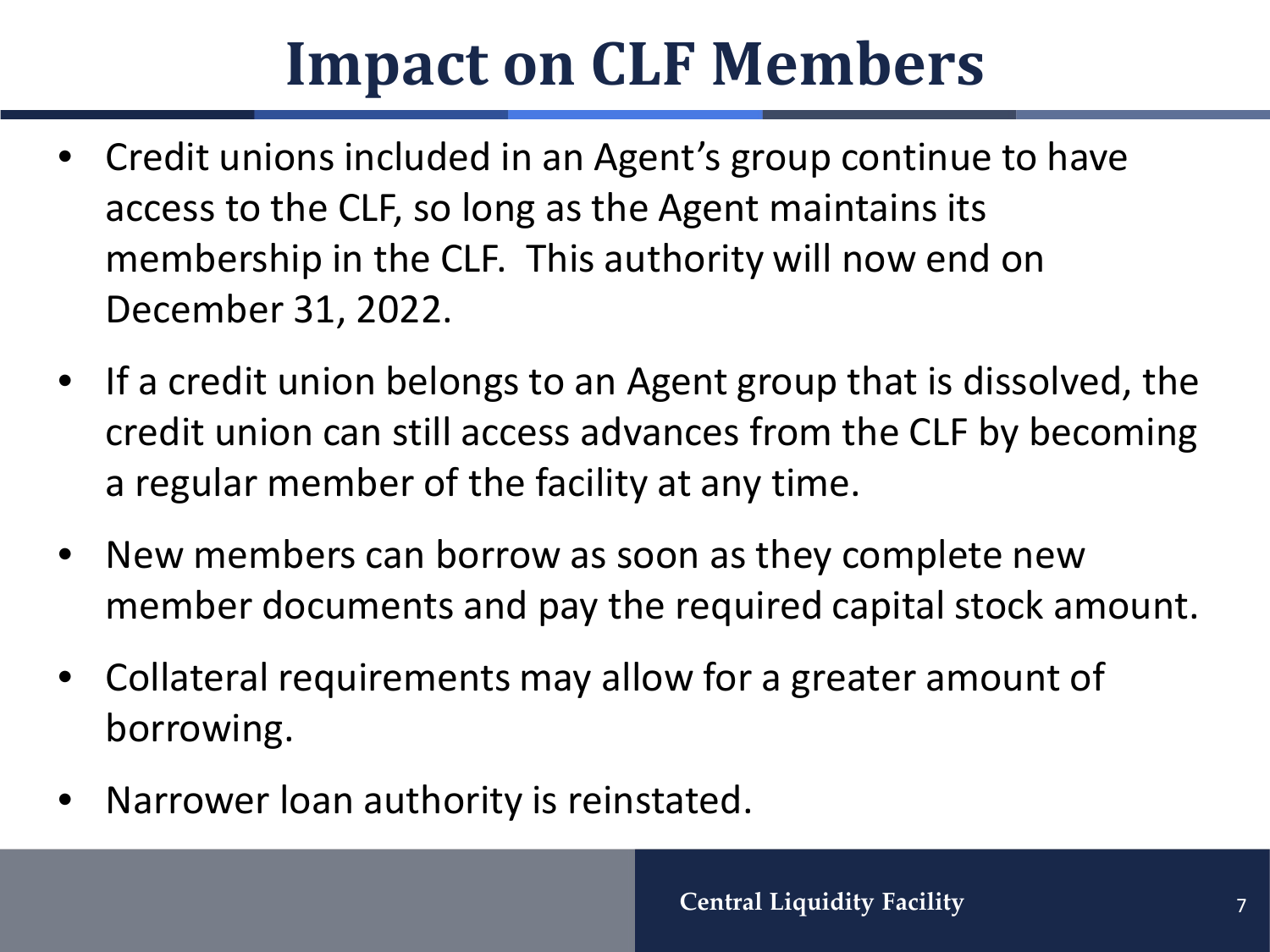## **Impact on CLF Members**

- As of December 31, 2021, a corporate credit union is no longer permitted to borrow from the CLF for its own needs.
- Any corporate credit union or corporate credit union group that became an Agent member under the CARES Act provision permitting an Agent to purchase stock for only a subset of its membership, must within one year from the sunset date, either:
	- 1. Purchase CLF stock for all of its member credit unions; or
	- 2. Terminate its membership in the CLF.
- If a member terminates its participation, the notice period for return of paid-in capital stock is waived between January 1, 2022, and December 31, 2022.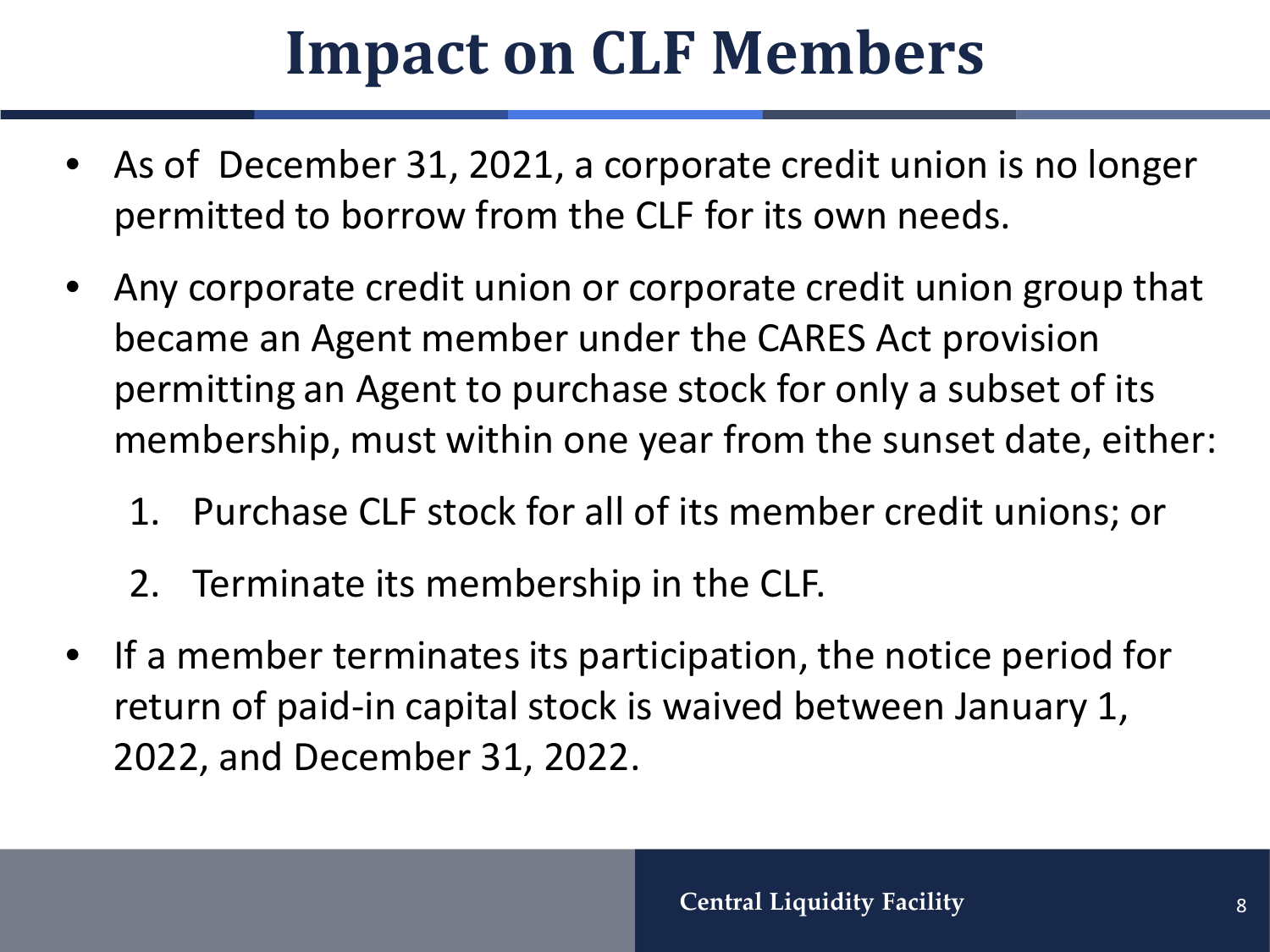### **NCUA Board Seeks Permanent CLF Reform**

- November 29, 2021 NCUA Board Letter to Congress requesting:
	- Making temporary improvements permanent including:
		- Increasing maximum borrowing authority
		- Corporate credit union agent member borrowing authority
		- Flexibility in agent member group composition
		- Clarifying language on Board credit granting authority
- The NCUA Board will continue to advocate for making the expired temporary reforms permanent.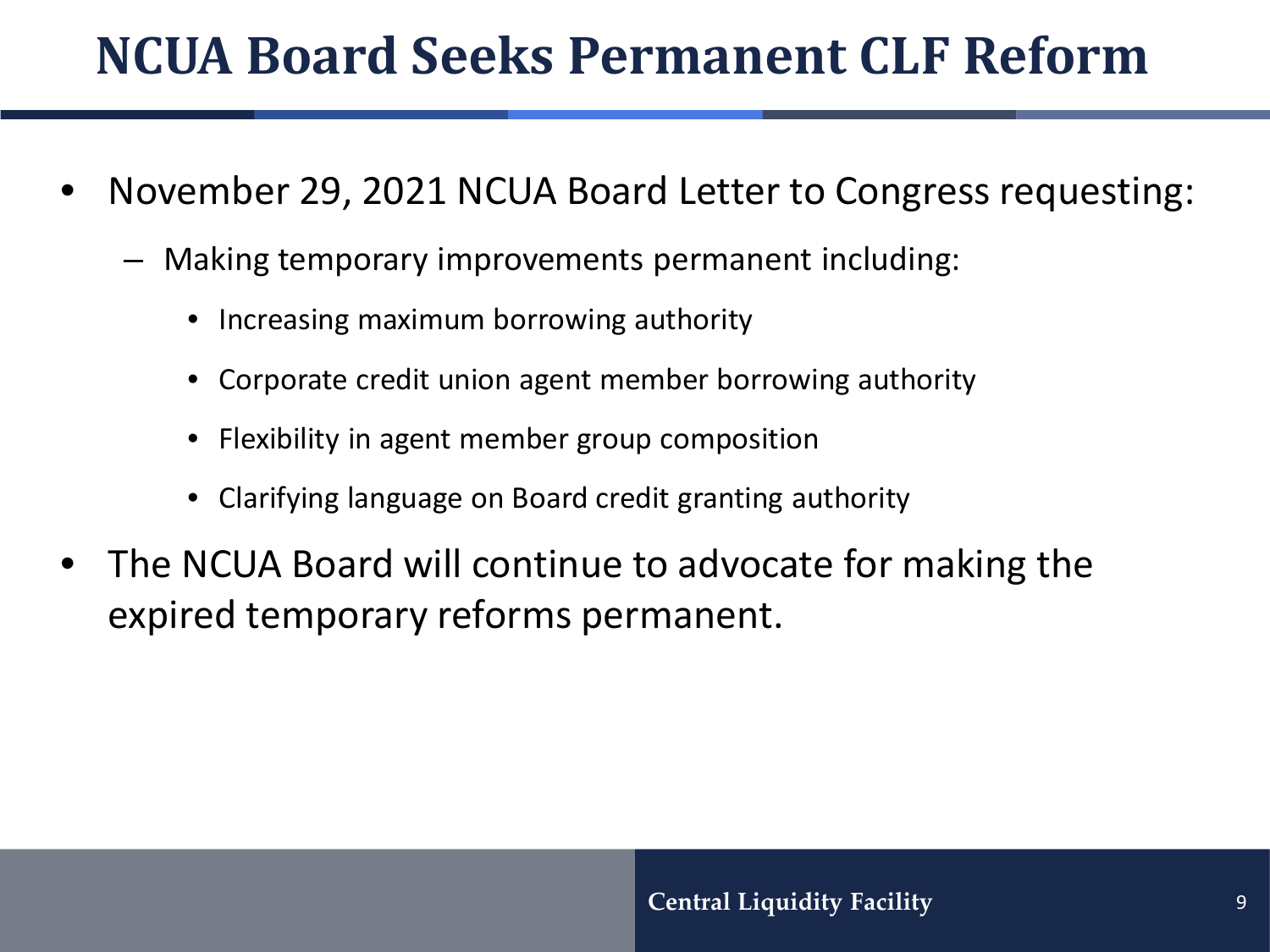### **Going Forward**

- Ensure a smooth transition and support changes in membership.
- Communicate with members.
- Bolster CLF membership to better serve individual CUs, the Share Insurance Fund and the system overall.
- Increase access to liquidity.
- Continue to advocate for permanent reform.